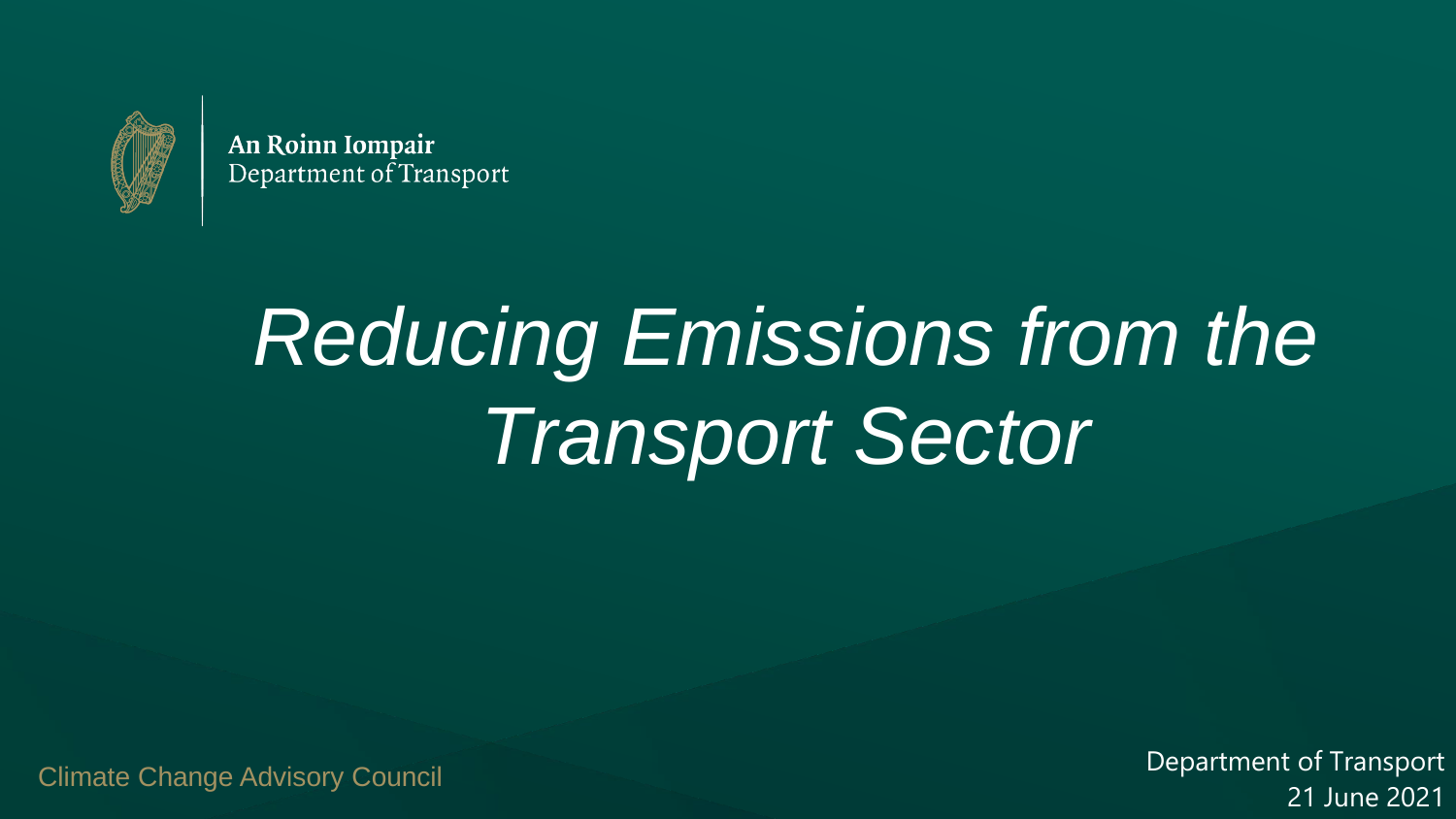#### **Scale of Transport Emission Reduction Target**



- Transport: ~20% national emissions: must play a key role in the national decarbonisation effort.
- Tasked with plotting a pathway to reduce transport emissions by **51% by 2030.**
- **COVID-19:** there was **a reduction of around ~17%** in transport emissions as compared to the previous year.
- Demographic and economic growth expected out to 2030: **increased travel demand.**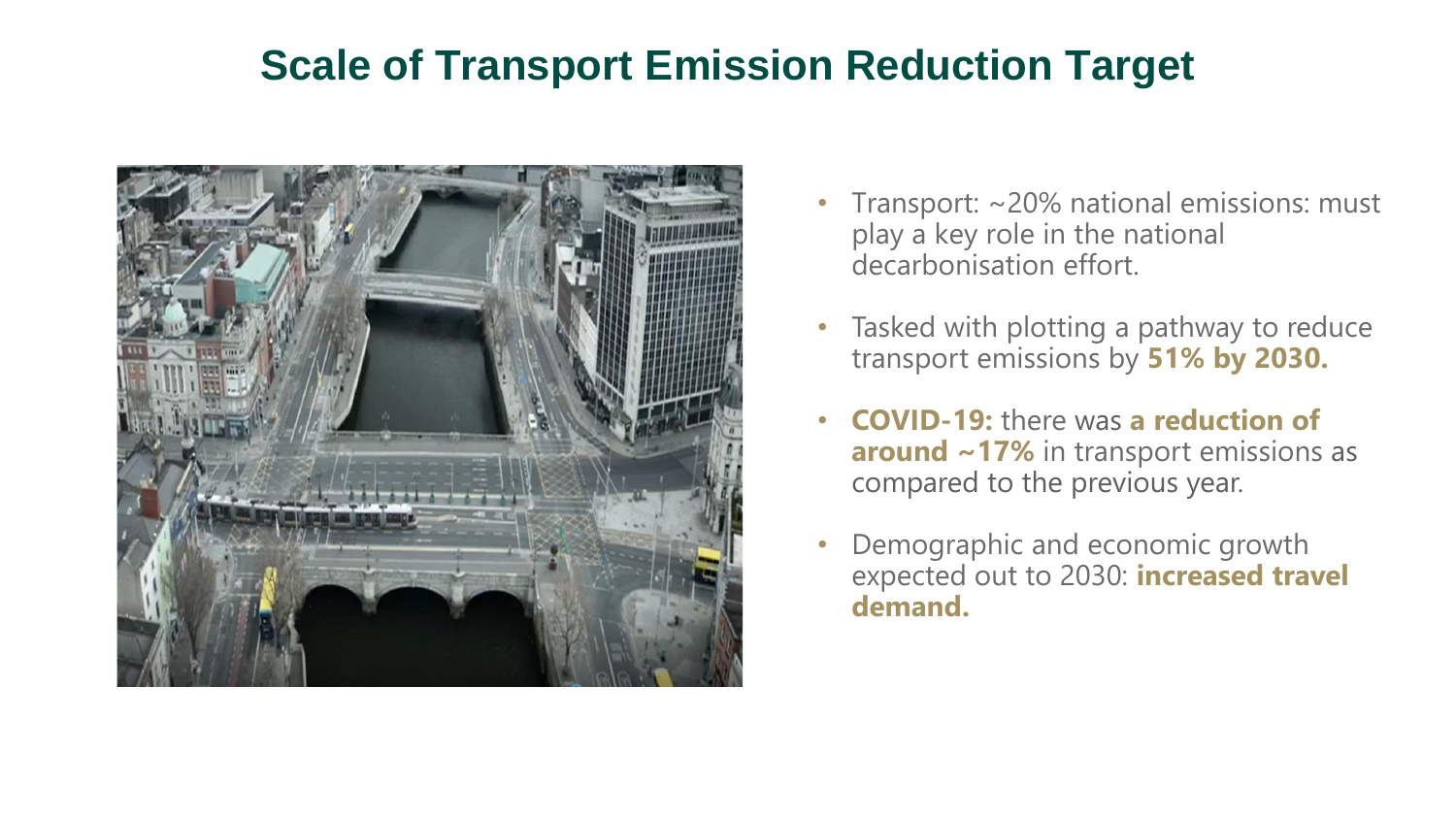### **Achieving Short** *and* **Long Term Goals**

- Ultimate objective: carbon neutrality by 2050 (longer-term goal). Interim challenging goal: 51% reduction by 2030.
- Actions to achieve the *longer-term goal* need to be commenced now but their full climate benefit may not be felt until later e.g. **land-use/transport integration; rail freight; enhanced public transport, walking and cycling networks**.
- Meantime, other actions can achieve significant emission savings *in time and at scale*  to reach the 2030 target e.g. increased **electrification** of vehicles and increased blends of **biofuels** in the national fuel mix. (Note: biofuels will only have a marginal emission savings benefit in 2050).
- Technical work suggests reaching the **2030 target is achievable....**but involves considerable changes in trends and behaviours as well as significant costs.





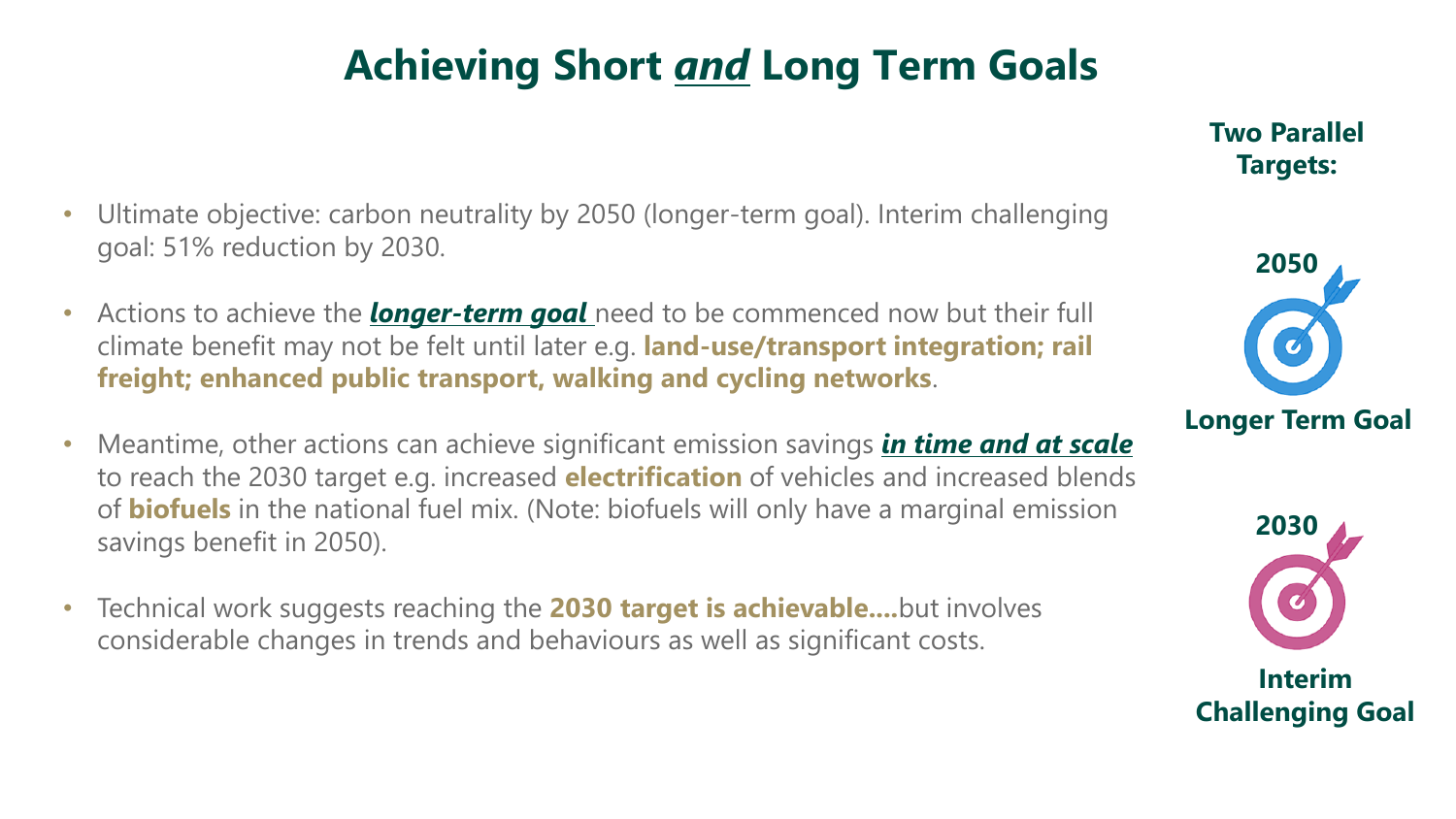#### **Potential Pathway to 51%**

| <b>Mitigation Measure in 2030</b>                                           | 2030               | 2025                                                  | <b>Emission</b><br>saving in<br>2030 |
|-----------------------------------------------------------------------------|--------------------|-------------------------------------------------------|--------------------------------------|
| Growth<br><b>CONNEL</b>                                                     |                    |                                                       | $+1.4$ MT CO <sub>2eq</sub>          |
| Technology<br>Co <del>65</del> 236                                          | 945,000 EVs        | 175K cars<br>20K vans<br>300 buses<br><b>350 HGVs</b> | $-5.01MTCO2ea$                       |
| Fewer ICE kms<br><b>TO THE</b><br><b>B</b> Arab ELLA 80<br><b>Car Share</b> | c.26%              | <b>TBD</b>                                            | $-1.47$ MT $CO2ea$                   |
| <b>Biofuels</b><br><b>N</b>                                                 | B20:E10            | B12:E10                                               | $-1.06$ MT $CO2ea$                   |
| <b>Total Emission Savings in 2030</b>                                       | $-6.14$ MT $CO2ea$ |                                                       |                                      |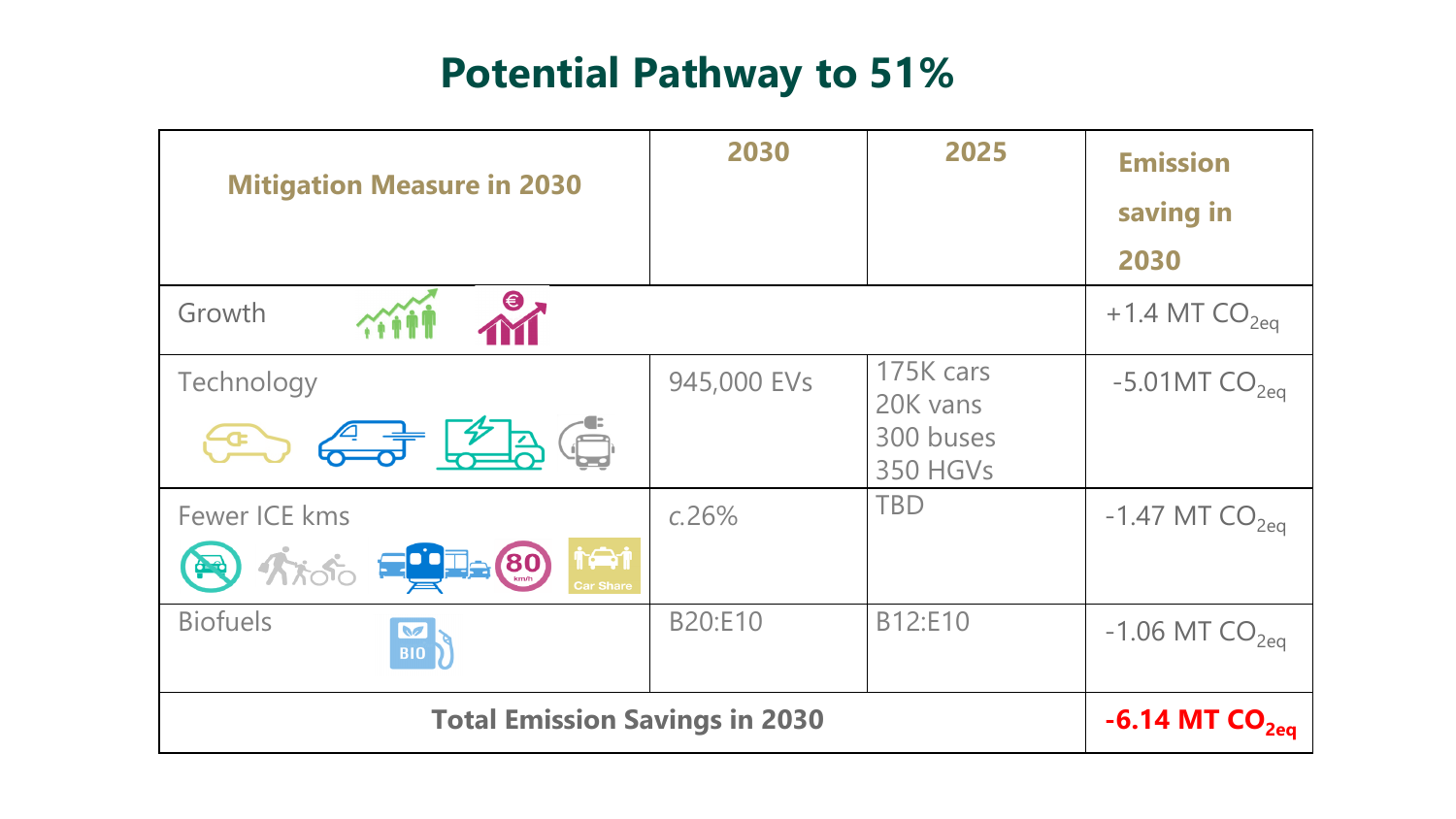### **Opportunities and Challenges**

| <b>Measure</b> | <b>Opportunities</b>                                                                                                                                                                                                                         | <b>Challenges</b>                                                                                                                                                                                                                                                                                                                                                        |
|----------------|----------------------------------------------------------------------------------------------------------------------------------------------------------------------------------------------------------------------------------------------|--------------------------------------------------------------------------------------------------------------------------------------------------------------------------------------------------------------------------------------------------------------------------------------------------------------------------------------------------------------------------|
|                | o Increasing public engagement and<br>awareness.<br>Better work/life balance.                                                                                                                                                                | o Catering for demand while still halving<br>transport emissions.                                                                                                                                                                                                                                                                                                        |
|                | EVs are a mature technology – less risk.<br>Forthcoming stringent CO <sub>2</sub> standards.<br>$\circ$<br>Improvements in air and noise pollution.<br>Liveable/sustainable communities.<br>Improvements in air quality.<br>Health benefits. | Supports likely until TCO (when?)- significant<br>$\circ$<br>costs. Is it just to subsidise new car owners?<br><b>Production levels.</b><br>Supply of green electricity.<br>Speed and scale of required behavioural<br>change.<br>o Urban & rural challenges.<br>Economic impact.<br>$\circ$<br>Lead times for large-scale public infrastructure<br>$\circ$<br>projects. |
|                | 'Invisible' measure.<br>Legacy ICE vehicles.                                                                                                                                                                                                 | Sustainability and sourcing concerns.<br>$\bigcirc$<br>Competition with aviation.<br>$\overline{O}$<br>Fuel costs - competitiveness issues.                                                                                                                                                                                                                              |